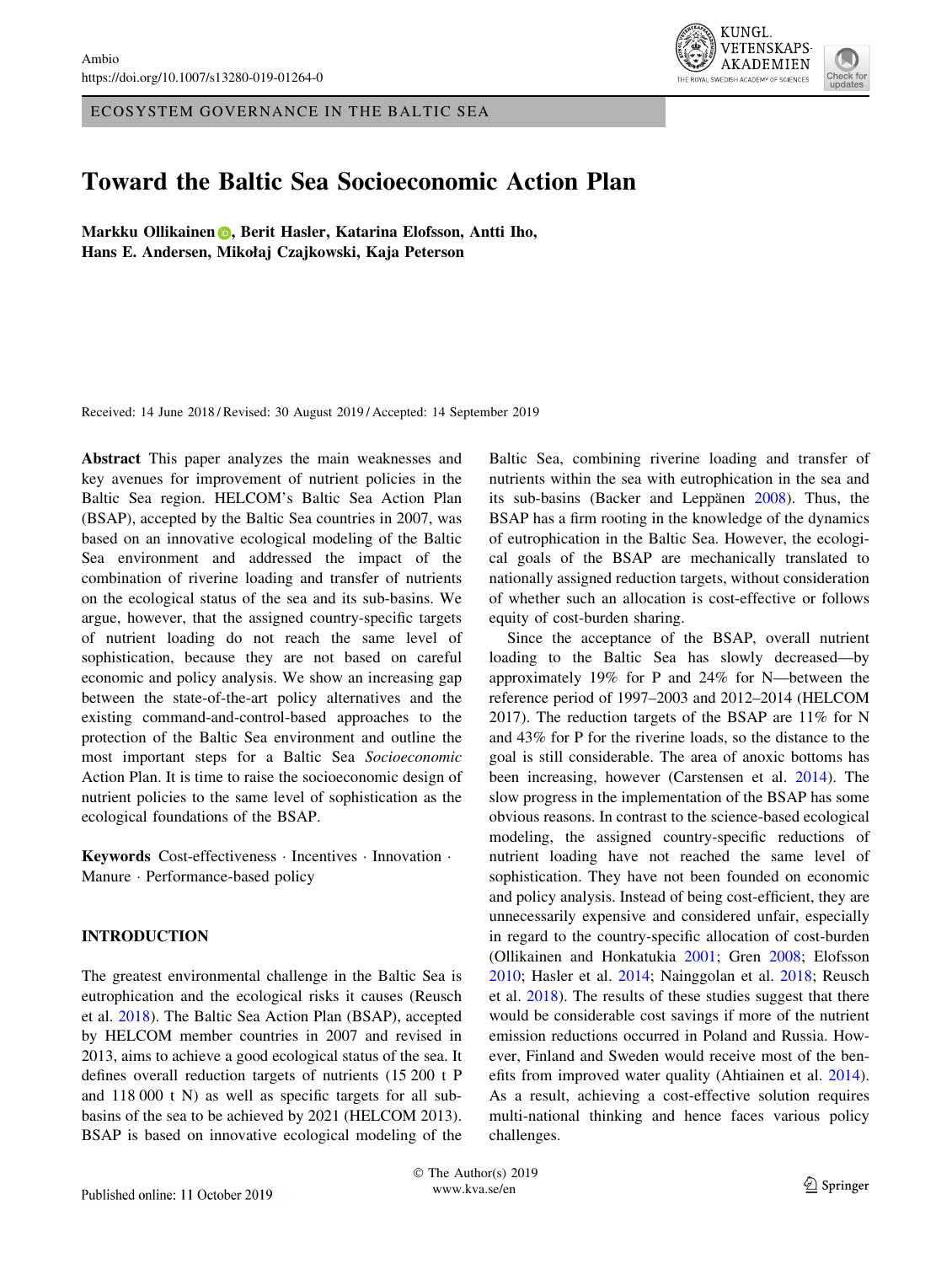Perhaps the largest hindrance in designing efficient paths for achieving the abatement targets at the time when BSAP was signed is the vague understanding of polluters' incentives and difficulties in designing a policy that would take polluter heterogeneity into account. Since then, there has been considerable progress in research on policy instruments, incentives, and mechanisms, particularly in the context of water quality management (see Winsten and Hunter [2011;](#page-10-0) Xepapadeas [2011](#page-10-0); Shortle [2017;](#page-10-0) Shortle and Horan [2017](#page-10-0) for surveys). Despite this progress in knowledge, countries have rarely adopted innovative policies, such as using environmental benefit indexes, tendering systems or trading and compensation mechanisms. Furthermore, means to promote citizens' engagement and awareness are lacking. Today, an increasing gap exists between the new policy possibilities and the existing policy structure in the protection of the Baltic Sea. The current policy is characterized by command-and-control-based approaches to point sources and technology-specific policies (command-and-control as well as agri-environmental support) toward nonpoint sources. It is time to raise the socioeconomic design of nutrient policies to the same level of scientific excellence as the natural science underpinnings of the BSAP.

The objective of this paper is to outline, at a strategic level, the most important steps to improve nutrient policies in the Baltic Sea region. We identify the largest weaknesses of current policies and suggest economic instruments that are better suited for regulating point and nonpoint sources of nutrient loadings. We emphasize the need for technological developments in nonpoint sources to reduce loading and analyze key factors needed to promote it. We demonstrate the need for coherence between water and emerging climate policies, especially in the case of agriculture. We point out the main obstacles to improving policies. We outline basic ingredients for an effective Baltic Sea Socioeconomic Action Plan. Such a plan is needed not only for national policymakers but also for the European Union's policies relevant to combating eutrophication, such as the Common Agricultural Policy (CAP), environmental directives, and the Baltic Sea Region Strategy.

# REDUCTION POTENTIAL VERSUS ABATEMENT COSTS—POINT AND NONPOINT SOURCES

There is a fundamental difference between nutrient load policies aimed at point sources, such as waste water treatment plants (WWTPs) and industry, and those targeting nonpoint sources, such as agriculture and forestry. Point sources release nutrient loads via definite points, pipes, so their loads can be easily measured and directly subjected to regulation. Nonpoint loads, in contrast, are diffuse, coming from surface and drainage; they are stochastic due to varying weather and often associated with a delay between action and releasing loadings. Therefore, it is not possible to register the exact amounts of nutrients that are released from a given field parcel or forest plot, making it impossible to levy policy instruments directly on loads (Shortle and Dunn [1986\)](#page-10-0). The only possibility is to target instruments on inputs and management practices that indirectly determine nutrient loads. Thus, for nonpoint sources, only a second-best policy is an option. Furthermore, while effective technologies can be employed to reduce loads from point sources, often at low costs, measures for agricultural nonpoint are less effective and sometimes more expensive and uncertain due to stochasticity and spatial heterogeneity in biogeochemical pro-cesses (Elofsson [2010;](#page-9-0) Hyytiäinen and Ollikainen [2012](#page-9-0); Hasler et al. [2018](#page-9-0)). Therefore, cost-effectiveness analyses give much higher abatement rates for point sources than nonpoint sources. This feature is sometimes understood poorly; for instance, BSAP gives little attention to the possibilities and need of reducing nitrogen in WWTPs cost-effectively.

Table [1](#page-2-0) provides information on nutrient inputs to the Baltic Sea apportioned to sources including natural background and atmospheric deposition on the sea. The table is based on annual reporting by the contracting parties to HELCOM (Personal communication Lars Svendsen, DCE, Aarhus University). Diffuse sources, mostly agricultural, are responsible for 39% of nitrogen and 49% of phosphorus loads, while the respective shares of point sources are 8% (N) and 16% (P).

To illustrate the importance of the effectiveness of measures and their costs, consider cost estimates for nutrient reduction in Finnish agriculture: reducing both nitrogen and phosphorus loads by 20% entails marginal costs  $\in$  9,4 (kg N)<sup>-1</sup> and  $\in$  223 (kg P)<sup>-1</sup> (Hyytianinen and Ollikainen [2012\)](#page-9-0). Compare these estimates to marginal abatement costs in waste water treatment plants (WWTPs) for the Baltic Sea: a 90% reduction in nitrogen costs approximately  $\in$  11 (kg N)<sup>-1</sup> and a 95% reduction in phosphorus costs  $\in$  17 (kg P)<sup>-1</sup> (Hautakangas et al. [2014](#page-9-0)). The difference in marginal costs between the two sectors is large, especially in regard to the cost of phosphorus reduction. Adapting from Hautakangas et al. [\(2014](#page-9-0)), if WWTPs abate according to the Urban Waster Water Directive (UWWTPD), their annual abatement costs are less than 500 M  $\epsilon$ . Increasing the abatement rate up to 95% P and 90% N would increase their costs to approximately 1 100 M€ and produce a reduction of 85 000 t N and 9 600 t P (Hautakangas and Ollikainen 2018). Thus, requiring a high abatement rate in WWTPs and allocating the remaining part of the reduction target to agriculture would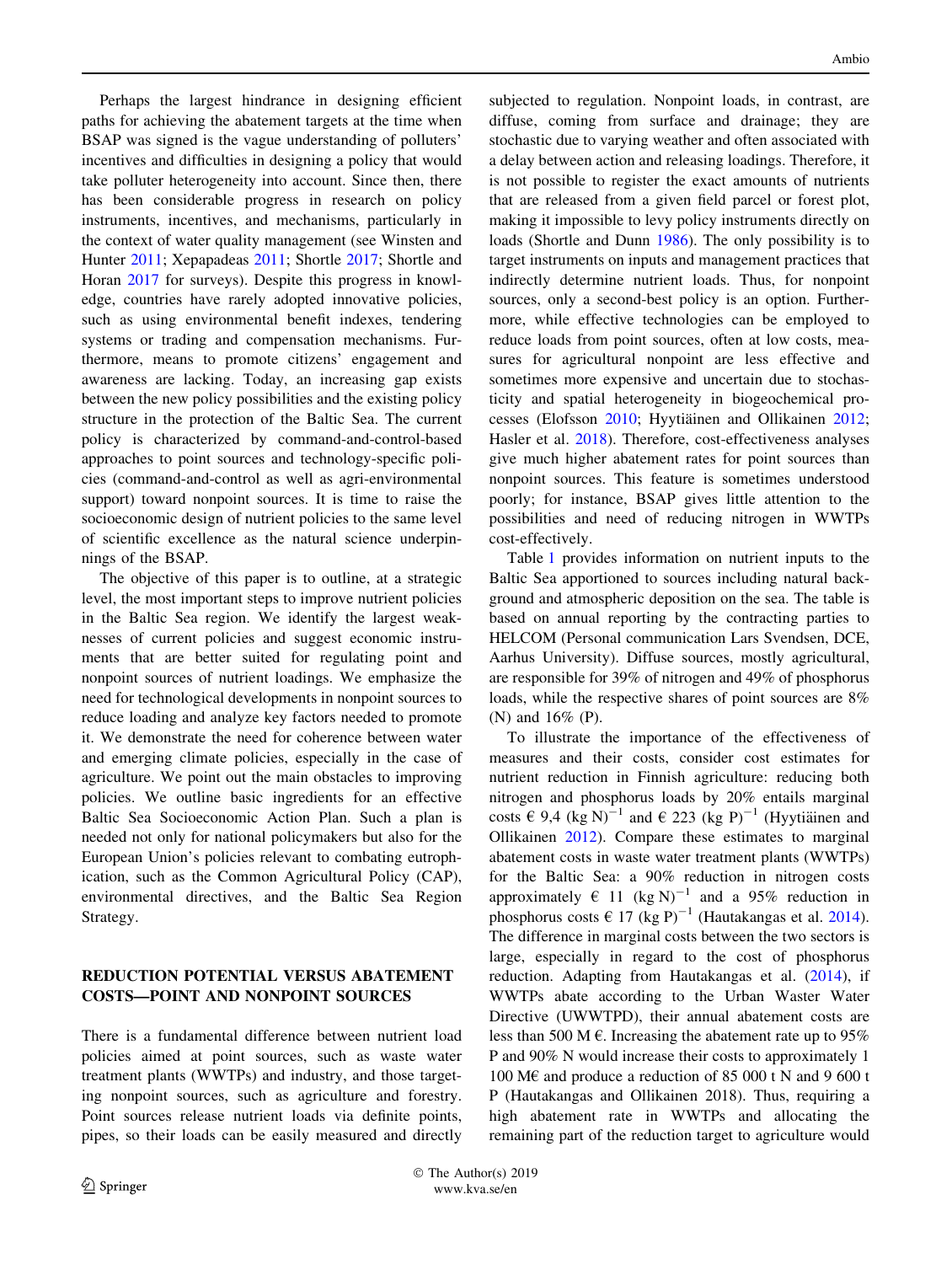<span id="page-2-0"></span>

| Table 1 Nutrient loads (tons) to the Baltic Sea in 2000 and 2014 (Personal communication Lars Svendsen, DCE, Aarhus University). Figures are      |  |
|---------------------------------------------------------------------------------------------------------------------------------------------------|--|
| actual, nonclimate normalized loads. Point sources include point sources directly to the sea and point sources to inland surface waters (see also |  |
| http://www.helcom.fi/baltic-sea-action-plan/nutrient-reduction-scheme/progress-towards-maximum-allowable-inputs)                                  |  |

| Source/year                   | N<br>2000 | N<br>2014 | P<br>2000 | P<br>2014 | Reduction by 2014 |          |
|-------------------------------|-----------|-----------|-----------|-----------|-------------------|----------|
|                               |           |           |           |           | N                 | D        |
| Natural background            | 188 000   | 165 000   | 9 200     | 8 0 0 0   | 23 000            | 1 200    |
| Point sources                 | 72 000    | 58 000    | 8 4 0 0   | 4 4 0 0   | 14 000            | 4 0 0 0  |
| Diffuse sources               | 434 000   | 293 000   | 20 300    | 13 800    | 141 000           | 6 500    |
| Atmospheric deposition on BAS | 310 000   | 240 000   | 2 100     | 2 100     | 70 000            | $\theta$ |
| Total                         | 1004 000  | 756 000   | 40000     | 28 300    | 248 000           | 11 700   |

keep the total costs low. Following this approach, Ahlvik et al. [\(2014](#page-9-0)) cover both WWTPs and agriculture and suggest that in the cost-effective solution, the total cost of achieving the BSAP targets would in this case be approximately 2 000 M€. Hasler et al. ([2014\)](#page-9-0) estimate a total cost of 4 100 M $\epsilon$  for a similar solution. This range reveals some uncertainty on the costs and data. Nevertheless, following cost-effectiveness could lead to significant savings, relative to arbitrarily selecting targets for different measures.

This discussion provides a lesson: cost-effective abatement with equalization of the marginal abatement cost should be the guiding principle of nutrient policies toward point and nonpoint sources, because this principle reflects best the technological and economic possibilities to reduce loads the most.

### Policies for point sources

Abatement of nutrients in WWTPs and industrial point sources provides the backbone of any well-designed policy for the Baltic Sea protection. Abating both nutrients in the WWTPs is certain and less costly relative to other sectors, albeit reducing nitrogen requires a high initial but a longlasting investment. The best available technique facilitates higher emissions reductions than the abatement rates in the above example, as experience in many countries has demonstrated. Hautakangas and Ollikainen [\(2019](#page-9-0)) provide examples of abatement rates in various plants. They suggest that it would be justified to require WWTPs to abate at least 95% of phosphorus and close to 90% of nitrogen.

The main weakness of nutrient policies toward point sources is that both the EU's Urban Waste Water Directive and HELCOM recommendations are inattentive relative to current abatement possibilities and abatement costs, and we propose that they should be scaled up accordingly.

Another weakness of policies toward point sources is their reliance on command-and-control instruments only. Countries should make further efforts by financing research and providing result-based schemes, to create better incentives to extend abatement beyond conventionally known abatement technologies. These efforts include economic incentives not only to increase abatement but also to find new and innovative ways to treat wastewater, such as extracting phosphorus from sewage water for new products and using the abatement process and sludge to produce energy in the spirit of the EU's circular economy initiative.

A topic not so often discussed in the literature is abatement in industrial point sources. It is a drawback that HELCOM does not report separate data on industrial point sources' contributions to nitrogen and phosphorus loads at the Baltic Sea level but provides only an aggregate number for all point sources. Databases for improving water policies toward industrial point sources should be developed.

## Policies for agricultural nonpoint sources

As the setting of optimal taxes or quantitative limits on runoff from fields is infeasible, many countries have agrienvironmental schemes that rely on farmers' voluntary participation and pay for taking conservation measures among the given a set of measures targeting nutrient loads. Designing an effective voluntary agri-environmental program faces three basic challenges: (i) how to make it effective for water protection, (ii) how to invite the farmers that could contribute the most to the goals of the program (Schroeder et al. [2015\)](#page-10-0), and (iii) how to ensure that farmers comply with the requirements (Winter and May [2001](#page-10-0)). Participation rates in programs depend on farmers' attitudes toward a cleaner environment and the amount of the compensation relative to the costs and trouble of applying the measures (e.g., Pannell et al. [2006](#page-10-0)). Higher compensation increases participation, and more demanding and costly measures reduce it.

#### Voluntary agri-environmental programs

All member states in the EU have a voluntary agri-environmental program that compensates for the average costs of implementing the measures using area-based payments.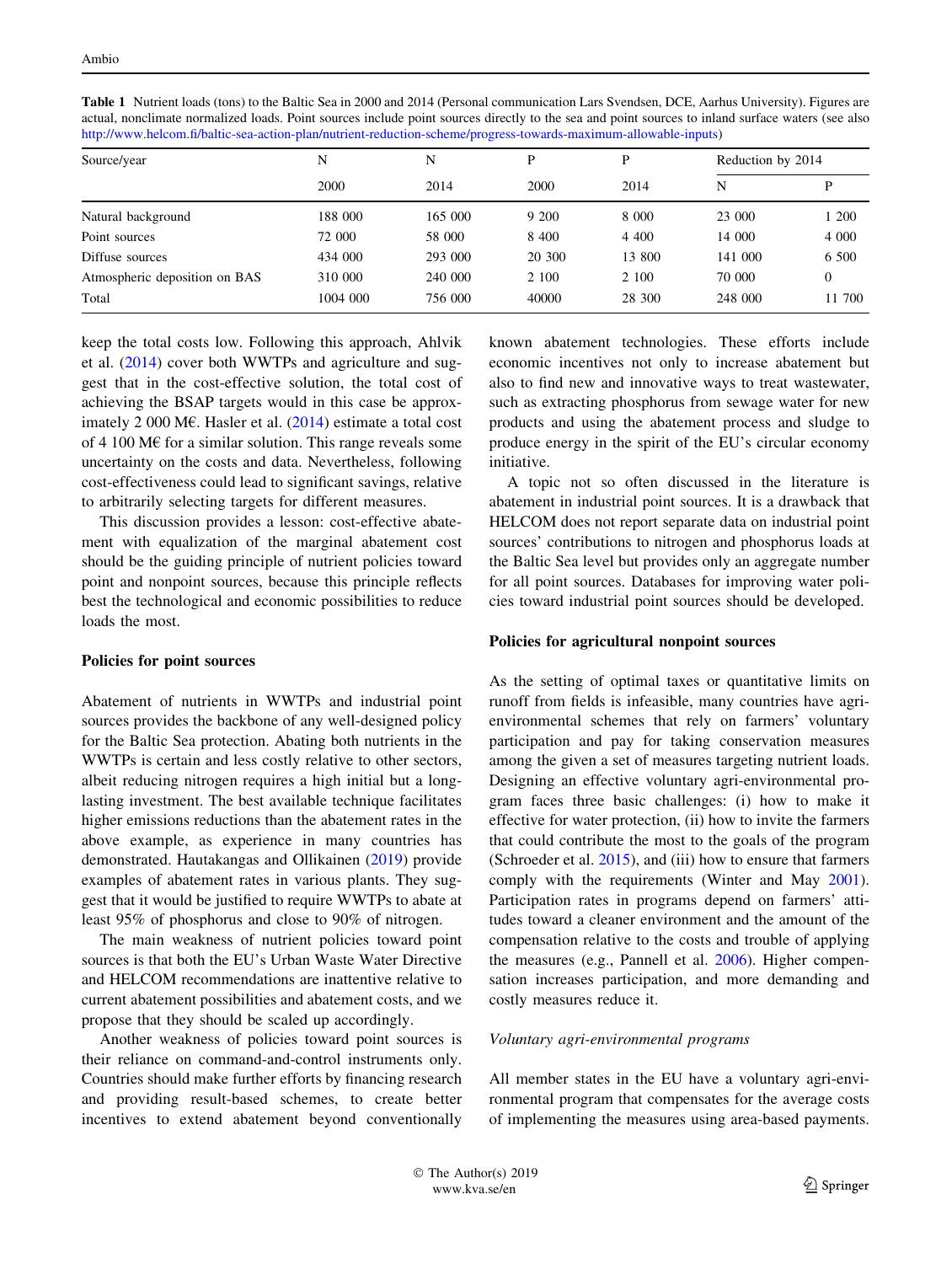Furthermore, the Basic Payment Scheme (CAP Pillar I income support) contains cross-compliance conditions, which require farmers to undertake environmental measures to be eligible for the single farm payment. Figure 1 summarizes the participation of farmers in the agro-environmental schemes in 2013 (Source: Eurostat).

Participation rates in voluntary agri-environmental programs vary enormously, with Denmark, Poland, Latvia, and Lithuania having low participation rates. Caution should, however, be used when assessing the role of high participation rates in producing water quality improvement. There is a trade-off between participation and ambition. For instance, Lankoski and Ollikainen ([2013\)](#page-10-0) demonstrate that the Finnish agri-environmental program has been very generous, providing large overcompensation, keeping low profit farms and marginal lands in production, and actually increasing nutrient loading. Hasler et al. (in the present volume) find large heterogeneity among farm types in farmers' reservation prices to enter into voluntary agroenvironmental schemes.

The impact of the measures included in agri-environmental schemes on nutrient loads depends on their environmental effectiveness and local conditions. Most programs offer a set of measures for farmers to choose from, such as buffer strips and buffer zones, reduced fertilization, catch crops, conservation or restoration of wetlands, grassland management, set-aside and cover crops (Zimmerman and Britz [2016\)](#page-10-0). Unfortunately, some abatement or conservation practices may have adverse effects on other environmental targets. For instance, a measure effective in reducing particulate phosphorus tends to increase the loading of dissolved phosphorus (Dodd and Sharpley [2016](#page-9-0)), or management designed for water quality may increase air emissions (Aillery et al. [2005;](#page-9-0) Smith et al. [2017\)](#page-10-0).

We conclude that the major reason for the slow progress of nutrient abatement in agriculture is that current policy



Fig. 1 Participation rates in voluntary agro-environmental programs in percent of utilized agricultural area Source: Eurostat

instruments are not cost-effective and are sometimes insensitive to trade-offs between environmental targets.

#### Incentives and targeting

The slow progress in reducing nutrient loading is related to the way the programs are tailored. The AES programs compensate farmers for taking the requested measures irrespective of their impacts on nutrient loads or other environmental effects. As a result, a farmer adopting a measure that leads to little improvement in water quality receives the same compensation as a farmer who can efficiently reduce nutrient loads. This is a clear waste of resources: both public funds and farmers' efforts. A shift to performance-based schemes, drawing on the expected impacts of input choices on loads, would lead to environmental effectiveness, promote the best measures in each location and provide a higher return to public funds. There are two promising avenues to improve performance of policies: a shift from flat rate (cost-based) subsidies to incentive-based instruments, and increasing environmental targeting (result-based measures) by introducing environmental benefit indexes to both flat rate policies and incentive-based schemes. Both avenues facilitate improved environmental targeting, and the incentive-based instrument helps by using government budget money more efficiently.

Latacz-Lohmann and van der Hamsvoort ([1997\)](#page-10-0) demonstrate the usefulness of tendering over flat rate policy. Figure [2a](#page-4-0), b uses tendering to establish our argument in favor of performance-based instruments in an intuitive way. Consider an area-based support payment for participation in the national agri-environmental scheme. The payment compensates for the costs of taking measures to reduce runoff (such as buffer strips, gypsum, catch crops, or structural liming). Let the annual government budget be G and the area payment be s per ha. Suppose for simplicity that each farmer supplies a field parcel of size one hectare (denoted by  $i$ ) to the program and implements some of the listed water quality measures on this parcel. The costs of these measures,  $c_i$ , differ between farms. Figure [2](#page-4-0)a orders the submitted parcels from the least expensive to the most expensive. The horizontal axis measures the number of parcels, and the vertical axis measures the costs and the subsidy.

In Fig. [2a](#page-4-0), parcel 5 is the last enrolled in the program, and  $s*5 = G$  (the budget is exhausted). The last parcel (5) receives a compensation that exactly matches its farmer's opportunity costs but the others receive ''overcompensation'' (area between the pillars and the horizontal flat rate s), because their costs are lower than the payment. This overcompensation is information rent, as it results from the authorities' incomplete information on farmers' costs.

 The Author(s) 2019 www.kva.se/en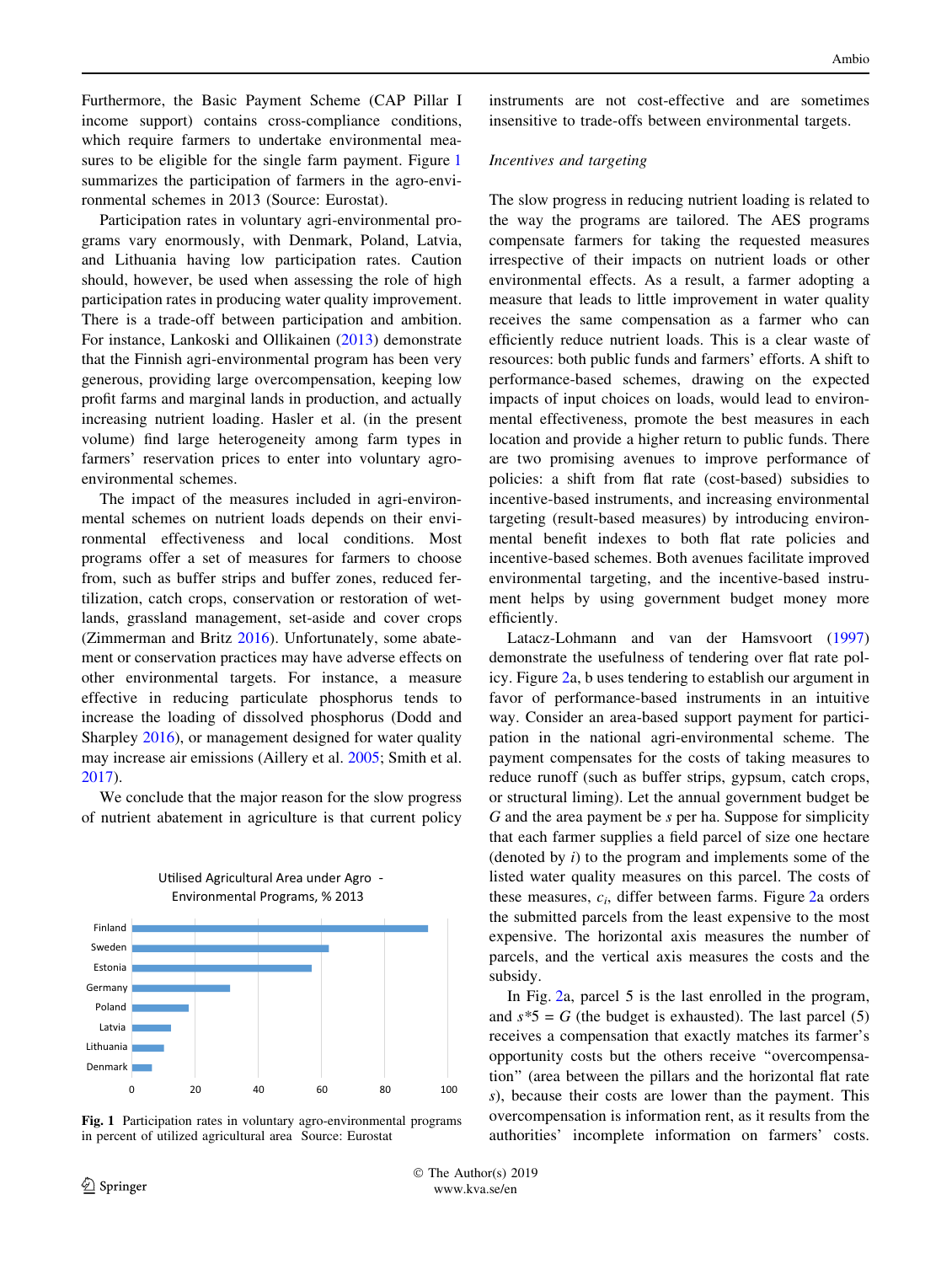<span id="page-4-0"></span>

Fig. 2 a Flat rate payment and participation. **b** Tendering system and participation

Because of overcompensation, only 5 parcels are enrolled in this example, and parcels 6 and 7 remain out of the program.

In environmental tendering, the authorities announce the environmental goals (a reduction nutrient runoff) and invite farmers to offer their fields with assigned water protection measures to the program. While under a discriminatory tendering, each enrolled field parcel receives exactly its bid; under a uniform tendering, a uniform compensation is paid for all winning parcels (Romstad et al. [2012\)](#page-10-0). Under tendering, the challenge of asymmetric information regarding the effects of implementing particular measures at different fields remains, but for cases with similar effectiveness of measures, this leads to selecting the lowest cost options.

Figure 2b illustrates an outcome of a discriminatory tendering system under the farmers' original opportunity

costs and the original conservation budget. The sum of the cost pillar and new light red pillar indicates the size of the bid in each parcel. This sum indicates the bid curve associated with supplied parcels. Thanks to the light red pillars, it is located above the true cost curve but starts well below the flat rate s and surpasses it at some point. As farmers are paid according to their bids, the tendering system reduces information rents to farmers much below that of the flat rate subsidy (the reduction of information rent is the white area above the bids and below s). As the government saves money, more fields can be allocated in the program. In Fig. 2b, additional parcels 6 and 7 are enrolled, indicating that water protection effort increases due to more efficient use of the original government budget money.

Both tendering and flat rate policies can be improved by using a performance-based approach, such as environmental benefit indexes (EBIs), which assess the environmental performance of the chosen measures. An EBI is simply a number, scaled, for instance, between 0 and 1 or 0 and 100. An EBI is a product of chosen features drawing on their modeled impacts on water quality and weighted by their relative contribution to it. For instance, such features include slopes of fields, sizes of the buffer strips, or soil phosphorus reserves. How well the constructed EBI describes factors determining nutrient runoff depends directly on the state of scientific knowledge. EBIs also help to differentiate fixed payment rates and target more efficiently environmental outcomes, as is done in the Conservation Reserve Program (CRP) (Hellerstein [2017\)](#page-9-0).

In the Baltic Sea region, Finland arranged a tendering pilot with an EBI focusing on a reduction of phosphorus loads. The EBI was constructed using three features: soil phosphorus contents, slopes of fields, and distances to water ways. Field parcels were enrolled in the program according to the ratio of an EBI to bid. Information rents turned out to be very low, approximately 5–10% of the payments (see Iho et al. [2014\)](#page-9-0). Despite a good experience, Finland has not adopted such a tendering system. One obstacle for introducing these performance-based incentives is that payments for the amount of reduced loads are not feasible under the present EU regulation, which allows only compensation for the cost. This refusal to accept incentives, which are important for the performance-based instruments, is artificial and mistaken: as Fig. 2a shows, the area payment equals the conservation costs of only the last parcel, and other parcels receive information rent. This rigid and unfounded regulation has prevented the introduction of modern instruments, such as tendering systems, to promote efficiency and the targeting of environmental protection efforts.

Interestingly, there is an ongoing reform to change the CAP payment system to better facilitate country-specific schemes (European Commission [2019\)](#page-9-0) and offer grants as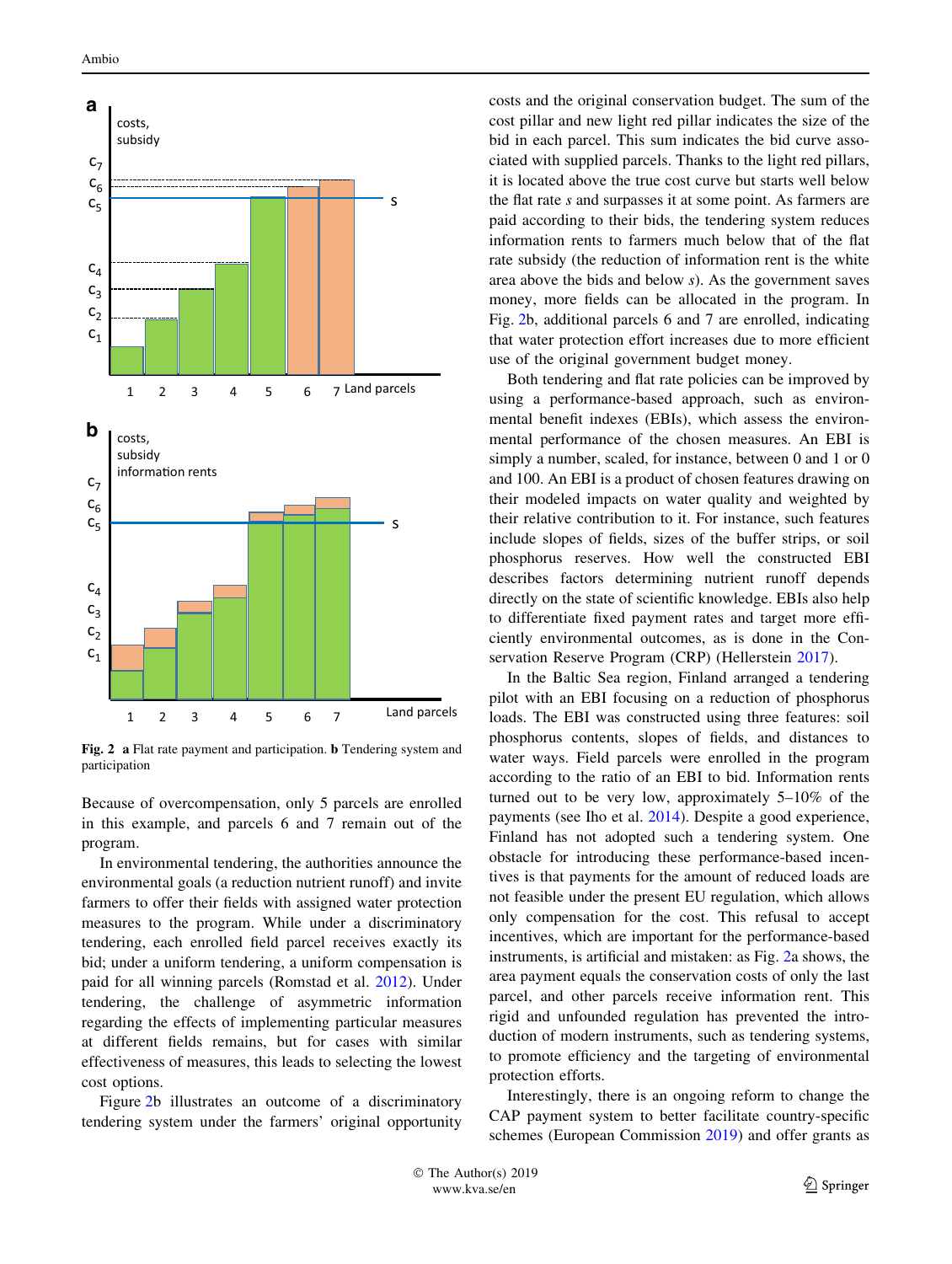incentives to farmers to adopt environmental and climate friendly practices, going beyond the costs incurred or the income foregone, but still conforming to least-trade-distorting rules (green box) set by the WTO.

We emphasize the need to change the present rigid EU regulation to facilitate modern, incentive-based, and performance-oriented agri-environmental policy instruments in the process toward the post-2020 CAP.

# Livestock production and manure: Policies for seminonpoint polluters

Livestock production provides a challenge of its own. The increasing size of animal farms and high regional concentration of farms create pressure on water quality but may also provide possibilities for new innovative solutions (Schnitkey and Miranda [1993](#page-10-0); Harrison et al. [1996](#page-9-0); Aillery et al. [2005](#page-9-0)). A livestock farm has barns and manure storages with possible leakages, and they are considered point sources from a policy angle. Cultivation of fodder, crop, and pasture are in turn sources of diffuse loads but manure complicates cultivation and land use in livestock farms.

Manure is kept in storages that may leak, sometimes with detrimental impacts. When manure is used as a fertilizer and spread on the soil surface, nutrients may easily be released to water ways. Water protection can be promoted by renovating all manure storages, facilitating better timing and utilization of the manure applications, and shifting to more efficient spreading technologies. Jansson et al. (in the present volume) find large differences in the load reductions from manure investments between the countries. While the potential is modest in Denmark, which already has mandatory and high requirements regarding utilization of nitrogen in manure, the effects are higher in Sweden, Finland, Poland, and the three Baltic states. Sufficient storage capacity is important for farmers to be able to apply the manure on fields during the period when the crops grow and utilize the nutrients from the manure in spring and early summer (Tybirk et al. [2013\)](#page-10-0). The capacity requirements differ between 5 and 10 months in countries around the Baltic Sea. Data are scarce documenting current capacities, but there are options for improvements to facilitate better utilization. The type of slurry also affects the ability to utilize the nutrients. While the share of slurry is 80% in Denmark, this share is 5–10% in Poland. Overall, nearly 50% of the manure in the Baltic Sea region is solid (Tybirk et al. [2013\)](#page-10-0).

Thus, we conclude that there is potential for increasing investment in manure storage to reduce manure leakage cost-effectively.

#### Structural change in livestock production

The development of livestock units and livestock farms has followed a similar pattern in all Baltic Sea countries. From 2005 to 2013, the number of bovine animals has remained approximately the same in all countries, with a slight decrease in total numbers (from 17 869 million livestock units (LSU) to 17 273 million LSU). The number of pigs has decreased in all countries, with a total decline of 14%. Poultry production has increased in almost all countries, with a total increase of approximately 21%. The strongest trend, however, lies in the number of livestock farms: it has decreased by almost 40%, indicating also an increasing farm size and manure concentration (Eurostat [2018](#page-9-0)). The same structural development will continue, generating increasing pressure for local manure management.

The structural change in livestock farms has important implications for the availability of land for manure applications. Larger farms sizes entail higher risks that manure will be overapplied on the fields closest to animal facilities. Solutions to tackle the problem vary across countries. In many countries, the Nitrate Directive or phosphorus fertilizer limits command that expanding livestock farms have enough manure spreading area. Clearing peat land forest to create fields in Finland has been very detrimental, because new fields have increased deforestation, GHG emissions, and nutrient runoff. Denmark has promoted biogas production, which provides climate benefits but does not alleviate the transportation cost problem unless nutrient separation techniques are adopted.

Thus, current policies have not adapted to the rapid increase in the size of livestock farms (Kauppila et al. [2017](#page-9-0)), and only few innovations have taken place to solve the manure problem. One reason for this is that livestock farms in most places have not been subjected to tight regulation on manure issues (Jansson et al. in the present volume). Large livestock farms are, however, industrial plants and should be treated as such. Environmental permits provide a tool to promote progress in solving the manure problem. Experience from the US poultry industry provides a good example for how things may evolve. For broiler operations in the Delmarva Peninsula, the US produces more than 600 million birds in a year (Kleinman et al. [2011](#page-10-0)). Regulation of poultry litter from large farms became more stringent as the states (Delaware, Maryland, and Virginia) responded to water quality issues of the Chesapeake Bay. Delaware, for instance, implemented fully the Delaware Nutrient Management Act in 2007. The recent emergence of brokers and industrial size poultry litter processors represents an innovative response of the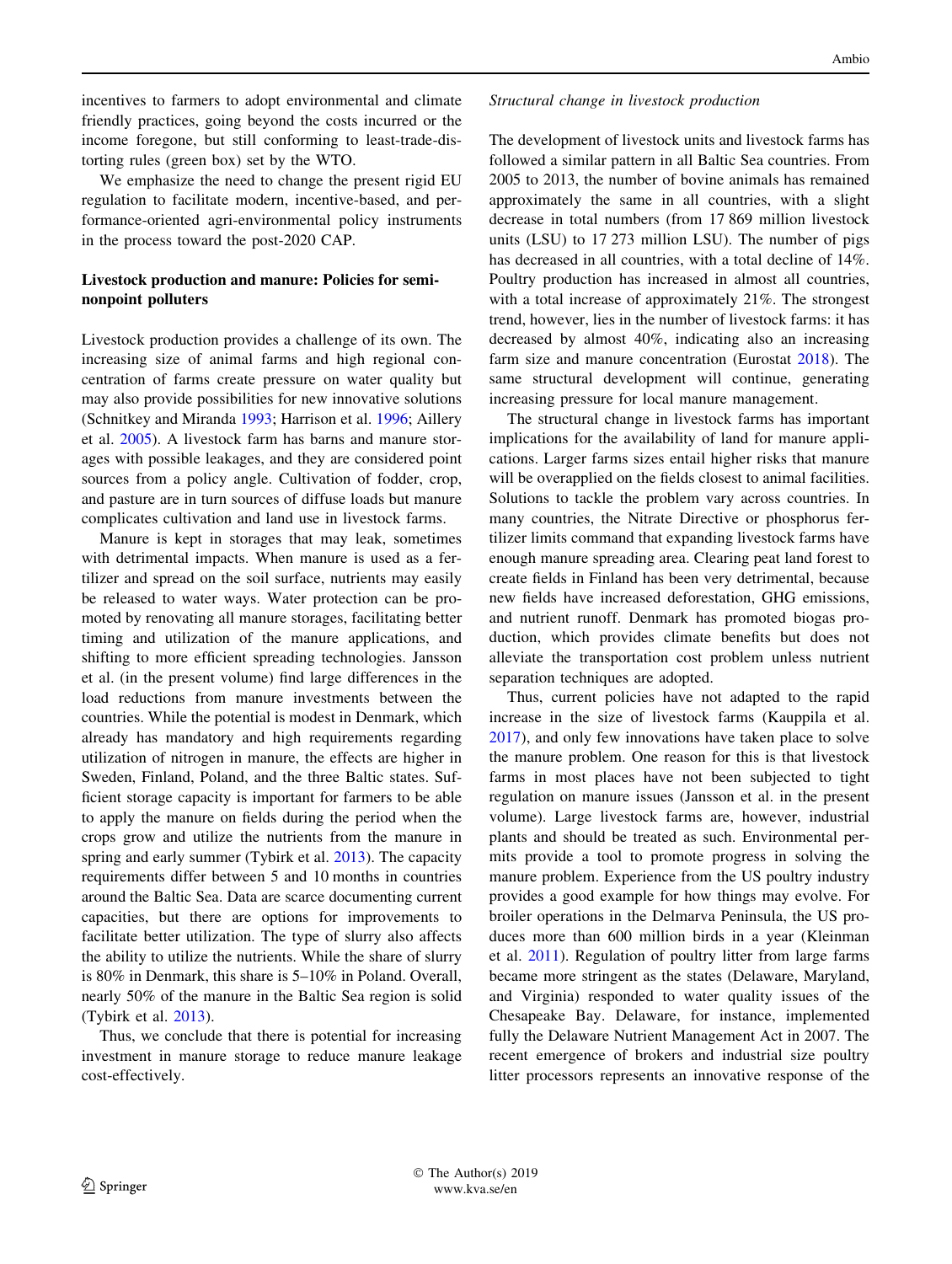industry to tightened regulation<sup>1</sup>. Referring to this experience, we argue the following:

Tighter regulation of livestock production and the processing of manure are important for obtaining new technological solutions and business opportunities.

## The special challenge of phosphorus

Manure contains nutrients in an uneven agronomic ratio: too much phosphorus relative to nitrogen. Farmers usually target nitrogen fertilization and ignore the applied excess phosphorus, as it does not reduce yields. This creates spatial and temporal challenges for phosphorus policies. Due to increasing transport costs, farmers spread manure closer to the farm center and use mineral fertilizers in more distant fields (Schnitkey and Mirada [1993](#page-10-0)). Lötjönen et al. (unpubl., results) demonstrate that the same pattern also occurs in the socially optimal solution, but manure is spread less at each distance and for a longer distance than in the private solution. Therefore, the phosphorus content of soil is higher closer to the farm center. Phosphorus from manure accumulates in soil over time, reflecting the annual phosphorus fertilization by manure, the uptake of phosphorus by crops, and soil chemical processes (Iho [2010](#page-9-0)). Large phosphorus reserves in the soil increase dissolved reactive phosphorus load, which is directly available for algae growth, creating the need of controlling soil P. Soil phosphorus content decreases with distance, but assuming a constant use of mineral phosphorus, it becomes constant. This implies that nutrient runoff differs between parcels in livestock farms.

Unlike in crop production farms, differentiated P policy is optimal, albeit difficult to establish for livestock farms. Furthermore, reducing phosphorus loads will take time, because runoff of dissolved reactive phosphorus depends on soil P, which changes very slowly over time. A target value could be set on the steady-state soil P to define the upper limit on phosphorus fertilization and thereby on manure spreading per hectare (Iho [2010](#page-9-0)). As the reduction is possible only in the long run, short-term measures, such as gypsum or structural liming, are needed to reduce phosphorus leakage in the short run (Kosenius and Ollikainen [2019\)](#page-10-0). Finally, a tax on mineral fertilizers has an impact on manure spreading, making it more profitable to use manure on more distant fields. Farmers reduce manure use on all locations to make it last for the new locations (Lötjönen et al. unpubl., results).

Increasing farm sizes and regional concentration may provide a starting point for new solutions to the environmental problems related to manure. With strong spatial concentration, it may become profitable to process the manure in industrial-scale facilities, providing a way out of the problems of large-scale animal production. It would also help prevent spatial accumulation of manure nutrients by processing them into forms less expensive to transport and overapplication of the relatively more abundant manure nutrient by decoupling nitrogen and phosphorus fractions. Moreover, it would offer livestock farmers the possibility to focus on the core of their businesses instead of struggling to meet the manure regulations. After all, regulatory issues of manure management are found to be important factors when animal farms are making their relocation decisions (Stirm and St-Pierre [2003](#page-10-0)). Essentially, this would be a Turn Key solution for farm manure management under wise regulation.

Our suggestion is that promoting industrial-scale treatment of manure in the food processing sector would provide a solution to the multiple environmental challenges created by current manure management in livestock farms.

# COHERENCE OF WATER AND CLIMATE-RELATED POLICIES

There are no effective climate policies toward agriculture at the moment, but by 2020, the land use sector will become a part of EU's climate policy, and rightly, agriculture must take its share in climate mitigation and adaptation efforts. In the climate context, agriculture presents both a problem and a solution. GHG emissions from cultivation, soil and animals are considerable and boost global warming, while nutrient runoff has regional impacts on water quality. Agriculture is a solution when reducing emissions and especially sequestering carbon in soils. Not all measures, however, promote both water quality and climate targets. It is important to ensure coherence between climate and water policies targeting agriculture.

Crop rotation with legumes is beneficial for both climate and water ecosystems (Lötjönen and Ollikainen [2017](#page-10-0)). Legumes help to reduce the use of mineral fertilizers by fixing nitrogen from the air and providing the residual fertilization effect for crops to be grown the following year. Legumes, buffer strips, and crop rotation promote simultaneously both climate and water goals. A constraining factor is limited demand for legumes, implying that it is well-suited to livestock production areas only. Here, the increasing ambition of the EU's legume policies would promote both water and climate targets.

Introducing climate policies to livestock production provides a challenge, as they have only few possibilities to reduce GHG emissions. For instance, both manure management and diet make only minor contributions. The main

<sup>1</sup> [https://www.perduefarms.com/news/press-releases/perdue-expands](https://www.perduefarms.com/news/press-releases/perdue-expands-nutrient-recycling/)[nutrient-recycling/](https://www.perduefarms.com/news/press-releases/perdue-expands-nutrient-recycling/) and [https://www.voanews.com/a/mayland-chicken](https://www.voanews.com/a/mayland-chicken-manure-global-environmental-polution/3050598.html)[manure-global-environmental-polution/3050598.html](https://www.voanews.com/a/mayland-chicken-manure-global-environmental-polution/3050598.html).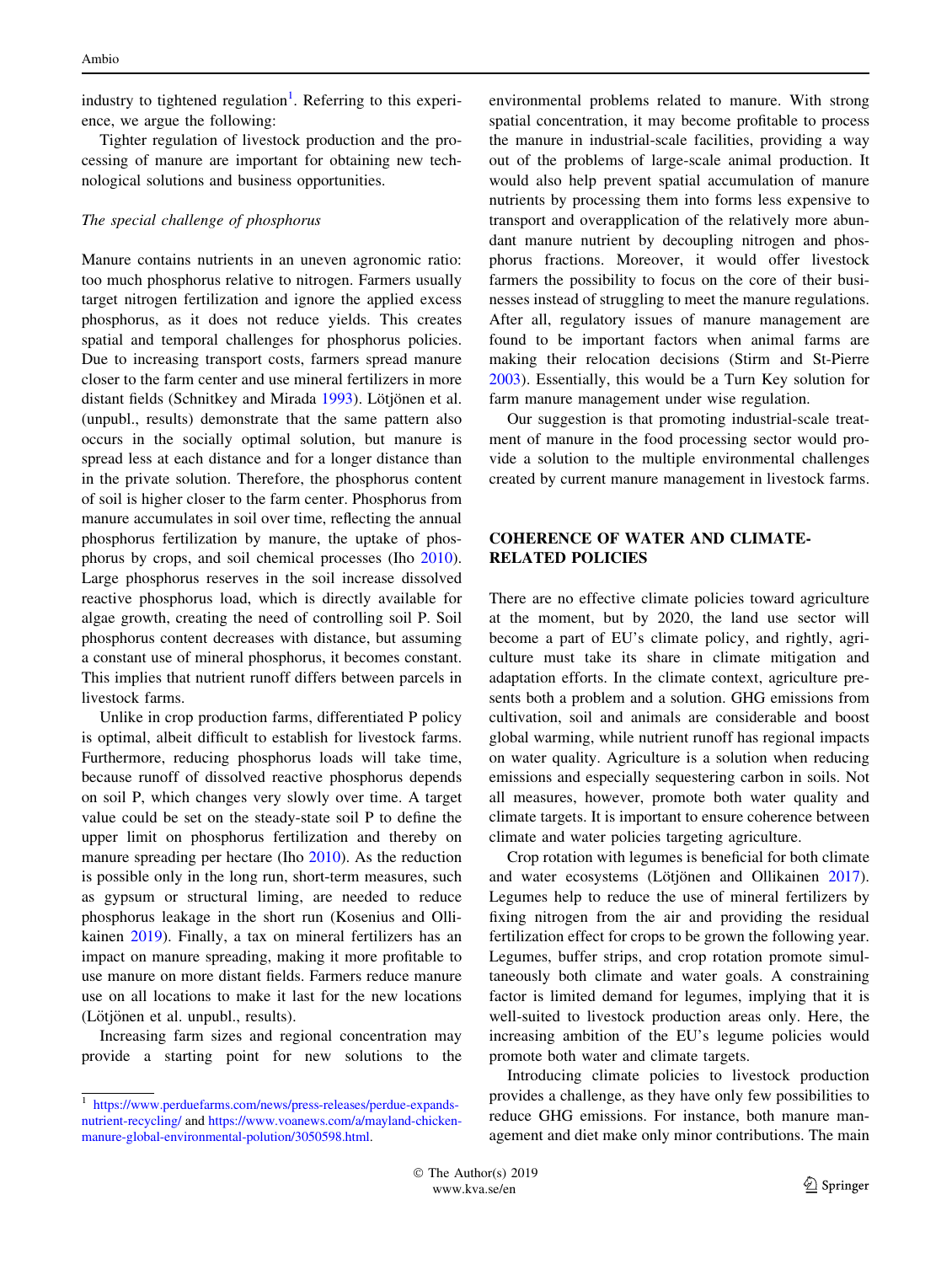source of GHG emissions is methane emissions from animals, and currently the only known means to reduce emission from animals is to reduce their number. Water policies in contrast target a larger set of choices and provide livestock farms a leeway to adjust cultivation and manure handling without reducing the number of animals. Thus, climate policy hits more strongly on the profits of livestock farms (Lötjönen et al. unpubl., results). The water quality targets must not be compromised when climate policy is given more attention (Nainggolan et al. [2018](#page-10-0)). Thus, we emphasize the following:

Introducing the much required climate policies to agriculture must be made with full coherence to water quality targets requiring novel performance-based type instruments for agriculture.

# INCENTIVES FOR INNOVATION

Agriculture in the Baltic Sea region needs higher productivity, active climate mitigation, and better performance in promoting water quality. Growing population in the catchment implies an increased pressure on surface water quality. Society must promote long-term solutions for all these issues through improved technologies, production systems and social discoveries. The role of environmental policy for innovation and technological development is therefore important. Three questions regarding innovations are of particular interest: (i) Do current policies provide sufficient incentives for innovation? (ii) If not, how can the incentives be improved? (iii) Will the novel technologies be adopted by the intended users?

Markets suffer from under-provisioning of innovations: innovators' net gains from innovation are small in comparison to the overall gains, because innovations could be copied by other firms (Goulder and Parry [2008](#page-9-0)). Stringent environmental policies encourage innovation if they imply that polluting becomes more expensive, allow the polluter freely to choose among alternative abatement technologies, and credit the effects of the novel technologies against the firm's abatement obligations. The choice of policy instrument is crucial for providing incentives for innovation: market-based instruments, such as taxes and tradeable permits, tend to perform better than command-and-control (Requate [2005](#page-10-0)). If command-and-control is applied, performance-based policies provide stronger incentives for innovation than design standards, i.e., regulation of technology use (Shortle and Horan [2017\)](#page-10-0). Currently, taxes and tradable permits are absent from water quality policies in the Baltic Sea region. Instead, performance standards are widely used for wastewater treatment plants, while design standards and technology-specific subsidies are common in the agricultural sector. Incentives for innovation in

abatement technology are weak, especially in the agricultural sector, where the environmental effect of novel technologies that are not subsidized does not increase farm profits.

A comparison of environmental policies toward WWTPs and agriculture provides a good example. Analyzing Swedish environmental policies over 50 years for improved water quality in sewage plants, Häggmark Svensson and Elofsson [\(2018](#page-9-0)) show that these policies have increased the number of patents for technologies that reduce nutrient emissions by 40–70% in the years immediately following the introduction of new policy. In a corresponding analysis of agriculture, they find no effect of environmental policy on innovation of nutrient saving technologies, suggesting that policies have been unsuccessful in this regard.

A next challenge is to make farms adopt novel technologies that reduce nutrient emissions to the environment. A study by Konrad et al. [\(2019](#page-10-0)), covering Poland, Sweden, Finland, Denmark and Estonia for three nutrient technologies (manure spreading, manure storage, precision fertilizing), confirms the observation from earlier studies that large farms have a higher propensity to adopt new and costly technologies (Lynne [1995;](#page-10-0) Fuglie and Kascak [2001](#page-9-0)). This suggests that the ongoing structural development in agriculture may be environmentally beneficial through its effect on technology adoption.

To strengthen innovation as a tool for meeting the Baltic Sea nutrient reduction targets at low cost, an increased use of market- and performance-based policies is needed. A first step could be to apply performance-based policies for larger farms, hence treating them as point sources rather than nonpoint sources, as their having a higher propensity to adopt novel technologies suggests this would enhance both innovation and adoption of novel technologies. The second step would be to develop schemes for nutrient trading, either among point sources (Hautakangas and Ollikainen [2019\)](#page-9-0) or between point and nonpoint sources (Shortle and Horan [2017](#page-10-0)). The scale of trading would be of central importance for the size of incentives for innovation, as it determines the demand for novel technologies from the users.

Innovation policy must be directly linked to water policies in agriculture in the Baltic Sea region by tighter regulation and use of market-based instruments.

# VOLUNTARY INSTRUMENTS AND FLEXIBLE MECHANISMS

The analysis has thus far focused on policies or policy instruments that create favorable circumstances for point sources or farmers. The implicit assumption underpinning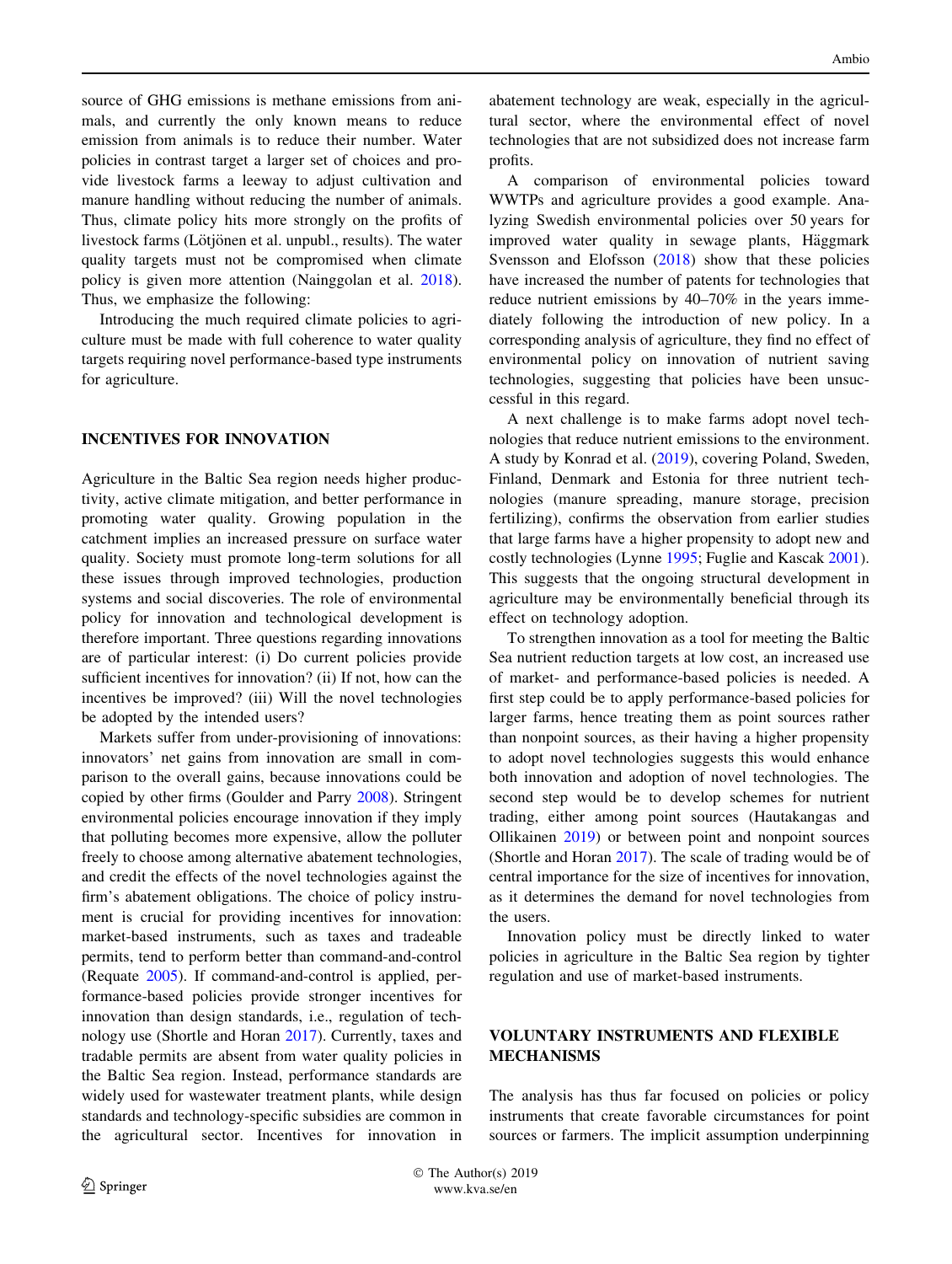our discussion has been that once the incentives are set right, the actors will fill their roles for the required effects in the Baltic Sea environment. Voluntary actions by actors may nicely complement the mandatory policies toward point and nonpoint sources.

An interesting form of water policies is to extend ideas of carbon neutrality to water protection issues: companies, cities or private actors could strive for nutrient neutrality by offsetting their loads that remain after abatement. For instance, phosphorus neutrality is a worthwhile goal, as it promotes the quality of coastal waters. A municipal waste water treatment plant (WWTP) and city or an industrial point source could offset their loads by buying reduction from another agent that can reduce loads at lower social costs. Moreover, municipal WWTPs could be willing to promote water protection if an equivalent sum of their investment could play for higher reductions elsewhere in the drainage basin. Therefore, pursuing nutrient neutrality should be promoted by creating transparent and clear systems for nutrient compensations. To provide an example, four Finnish WWTPs located on the coast of the Gulf of Finland compensated for their P loads by investing in abatement in Vitebsk, Belorussia.

More importantly, nutrient compensations may have a much higher status in the future. Water protection within the EU is unified by the Water Framework Directive (WFD). The recent Weser ruling of the European Court of Justice (C-461/13) strengthened the legal status of WFDspecific water quality standards, which will be reflected in environmental permitting processes also around the Baltic Sea. Under a strict interpretation, an environmental permit cannot be given to an economic activity if it increases the pollution of elements critical to water quality standards.

To prevent the emergence of unintended constraints from well-intended regulatory changes, some flexibility should be built into environmental instruments. One option is utilizing nutrient offsets in the permitting process. In our example, the facility would create nutrient credits by decreasing the nutrient loading risk from the livestock facilities it collects the manure from. These credits would be taken into account when determining the net effect of the new facility on nutrient pollution. Similar practices could be used for many economic activities as long as the basic condition is met: the new or expanding economic activity together with the offsetting credit generates a net decrease to total nutrient loading to the respective water body.

We must ensure that the regulation is keeping pace with not only the structural change and the challenges it imposes but also new innovations that help mitigate nutrient loading.

## RECOMMENDATIONS

Our analysis has identified weaknesses and possibilities for improvements in Baltic Sea protection policies. For point sources, the key weaknesses include too lax regulatory policies toward WWTPs and missing incentives for developing new and novel abatement solutions, for instance, promoting a circular economy. For nonpoint sources, current CAP policies prevent using performancebased policies. Inefficient regulation of livestock farming and missing incentives for promoting technological developments belong to other key weaknesses. The invented novel policy principles and instruments facilitate improving the environmental and economic efficiency of Baltic Sea policies. They provide polluting agents with stronger incentives to protect the sea, to promote environmentally friendly innovations, and to engage voluntary citizens in useful work for the Baltic Sea, and they constitute a sound standpoint to meet the challenges that climate change brings to the Baltic Sea region in coherence with water policy requirements.

The research community can now provide key solutions to reduce loading and fit the long-term economic growth to the ecological limits of the sea with all stakeholders engaged to determined actions. A Baltic Sea Socioeconomic Action Plan is called for to systematically update and strengthen nutrient policies in the Baltic Sea region countries. As the first steps toward developing this plan, we suggest that the following features should be the backbone of such a plan.

- 1. Cost-effective abatement with equalization of marginal abatement cost should be the guiding principle of nutrient policies toward point and nonpoint sources, because this principle reflects best the technological and economic possibilities to reduce loads the most.
- 2. Both the EU's Urban Waste Water Directive and HELCOM recommendations are inattentive relative to current abatement possibilities and costs in WWTPs. They should therefore be scaled up accordingly to promote cost-effective abatement.
- 3. The rigid EU CAP policy toward agriculture should be changed to facilitate modern, incentive-based, and performance-oriented agri-environmental policy instruments instead of the current measure-based approach.
- 4. Tighter regulation of large livestock farms and promoting industrial-scale treatment of manure in the food processing sector provide possibilities for new technological solutions and business opportunities.
- 5. Promoting industrial-scale treatment of manure by vertically integrating the food processing sector would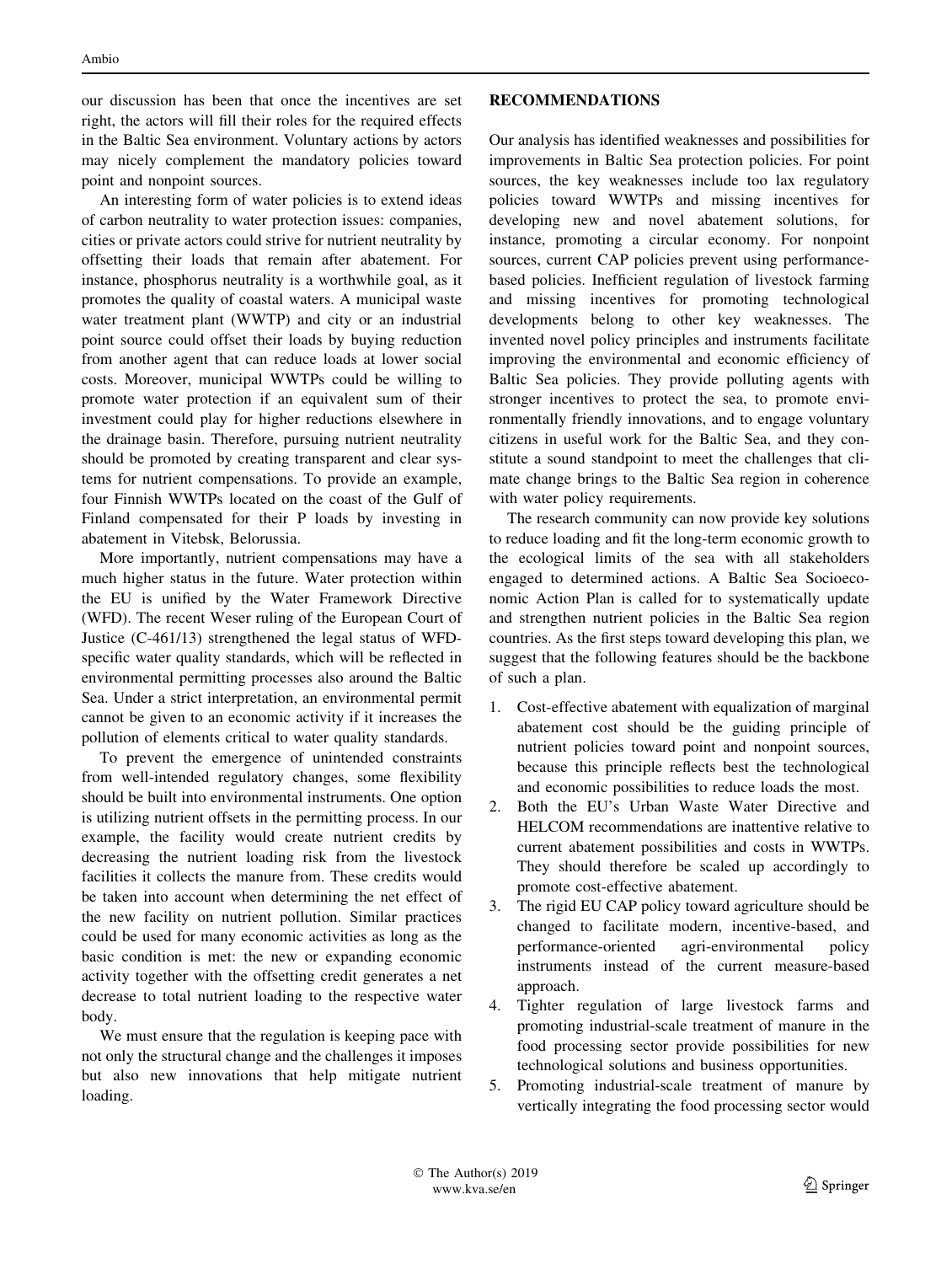<span id="page-9-0"></span>provide one possible solution to farm manure management.

- 6. There are ample possibilities to create coherent nutrient and climate mitigation measures in agriculture that should be utilized.
- 7. Regulation must keep pace with economic development and tightening environmental standards by utilizing flexible and innovative instruments, such as nutrient offsets.

Acknowledgements Open access funding provided by University of Helsinki including Helsinki University Central Hospital. The work presented is part of the BONUS GO4BALTIC Project: [http://projects.](http://projects.au.dk/go4baltic/) [au.dk/go4baltic/](http://projects.au.dk/go4baltic/). The BONUS GO4BALTIC Project is supported by BONUS (Art 185), funded jointly by the EU and national funding institutions in Denmark (the Innovation Fund), Estonia (Estonian Research Council ETAG), Finland (Academy of Finland, Grant Number 291681), Poland (NCBR), and Sweden (FORMAS). The work has also received funding from the Stockholm University Baltic Sea Centre—project Baltic Eye. We thank Guest Editor Jim Smart and two anonymous reviewers for insightful and constructive comments.

Open Access This article is distributed under the terms of the Creative Commons Attribution 4.0 International License ([http://](http://creativecommons.org/licenses/by/4.0/) [creativecommons.org/licenses/by/4.0/\)](http://creativecommons.org/licenses/by/4.0/), which permits unrestricted use, distribution, and reproduction in any medium, provided you give appropriate credit to the original author(s) and the source, provide a link to the Creative Commons license, and indicate if changes were made.

#### **REFERENCES**

- Ahtiainen, H., J. Artell, M. Czajkowski, B. Hasler, L. Hasselström, A. Huhtala, J. Meyerhoff, J.C.R. Smart, et al. 2014. Benefits of meeting nutrient reduction targets for the Baltic Sea—A contingent valuation study in the nine coastal states. Journal of Environmental Economics and Policy 3 (3): 278–305. [https://doi.](https://doi.org/10.1080/21606544.2014.901923) [org/10.1080/21606544.2014.901923](https://doi.org/10.1080/21606544.2014.901923).
- Aillery, M.P., N.R. Gollehon, R.C. Johansson, J.D. Kaplan, N.D. Key, and M. Ribaudo. 2005. Managing manure to improve air and water quality (No. 1477-2016-121076).
- Ahlvik, L., P. Ekholm, K. Hyytiäinen, and H. Pitkänen. 2014. An economic–ecological model to evaluate impacts of nutrient abatement in the Baltic Sea. Environmental modelling & software 55: 164–175.
- Backer, H., and J.-L. Leppänen. 2008. The HELCOM system of a vision, strategic goals and ecological objectives: Implementing an ecosystem approach to the management of human activities in the Baltic Sea. Aquatic Conservation: Marine and Freshwater Ecosystems 18: 321–338.
- Carstensen, J., J. Andersen, B. Gustafsson, and D. Conley. 2014. Deoxygenation of the Baltic Sea during the last century. PNAS 111: 5628–5633.
- Dodd, R.J., and A.N. Sharpley. 2016. Conservation practice effectiveness and adoption: unintended consequences and implications for sustainable phosphorus management. Nutrient Cycling in Agroecosystems 104: 373–392.
- Elofsson, K. 2010. Cost-effectiveness of the Baltic Sea Action Plan. Marine Policy 34: 1043–1050.
- European Commission. 2019. The post 2020 common agricultural policy: environmental benefits and simplification. Agriculture and Rural development. [https://ec.europa.eu/info/food-farming](https://ec.europa.eu/info/food-farming-fisheries/key-policies/common-agricultural-policy/future-cap)[fisheries/key-policies/common-agricultural-policy/future-cap.](https://ec.europa.eu/info/food-farming-fisheries/key-policies/common-agricultural-policy/future-cap)
- Eurostat. 2013. [http://ec.europa.eu/eurostat/statistics-explained/images/](http://ec.europa.eu/eurostat/statistics-explained/images/e/e0/Agriculturallandenrolledinagri-environmentalmeasures%253B2013andtargetsfor2020%2528hectares%253Bshareoftotalutilisedagriculturalarea%2529.png) [e/e0/Agriculturallandenrolledinagri-environmentalmeasures%3B](http://ec.europa.eu/eurostat/statistics-explained/images/e/e0/Agriculturallandenrolledinagri-environmentalmeasures%253B2013andtargetsfor2020%2528hectares%253Bshareoftotalutilisedagriculturalarea%2529.png) [2013andtargetsfor2020%28hectares%3Bshareoftotalutilisedagric](http://ec.europa.eu/eurostat/statistics-explained/images/e/e0/Agriculturallandenrolledinagri-environmentalmeasures%253B2013andtargetsfor2020%2528hectares%253Bshareoftotalutilisedagriculturalarea%2529.png) [ulturalarea%29.png.](http://ec.europa.eu/eurostat/statistics-explained/images/e/e0/Agriculturallandenrolledinagri-environmentalmeasures%253B2013andtargetsfor2020%2528hectares%253Bshareoftotalutilisedagriculturalarea%2529.png)
- Eurostat. 2018. [http://appsso.eurostat.ec.europa.eu/nui/show.do?data](http://appsso.eurostat.ec.europa.eu/nui/show.do%3fdataset%3def_olsecsreg%26lang%3denlivestock:numberoffarmsandheadsofanimalsbylivestockLSU)offarmandNUTS2regions%5bef_olslsureg%5d) [set=ef\\_olsecsreg&lang=enlivestock:numberoffarmsandheadsofan](http://appsso.eurostat.ec.europa.eu/nui/show.do%3fdataset%3def_olsecsreg%26lang%3denlivestock:numberoffarmsandheadsofanimalsbylivestockLSU)offarmandNUTS2regions%5bef_olslsureg%5d) [imalsbylivestockLSU\)offarmandNUTS2regions\[ef\\_olslsureg\].](http://appsso.eurostat.ec.europa.eu/nui/show.do%3fdataset%3def_olsecsreg%26lang%3denlivestock:numberoffarmsandheadsofanimalsbylivestockLSU)offarmandNUTS2regions%5bef_olslsureg%5d)
- Ferraro, P. 2008. Asymmetric information and contract design for payments for environmental services. Ecological Economics 65: 810–821.
- Fuglie, K.O., and C.A. Kascak. 2001. Adoption and diffusion of natural-resource-conserving agricultural technology. Review of Agricultural Economics 23: 386–403.
- Goulder, L.H., and I.W. Parry. 2008. Instrument choice in environmental policy. Review of environmental economics and policy 2: 152–174.
- Gren, I.-M. 2008. Cost effectiveness and fairness of the HELCOM Baltic Sea Action Plan against eutrophication. Vatten 64: 273–281.
- Hansen L., B. Hasler, M. Termansen. (submitted manuscript). The potential for nitrogen abatement trading in agriculture: A hypothetical market experiment.
- Harrison, B., M.R. Kelley, and J. Gant. 1996. Innovative firm behavior and local milieu: Exploring the intersection of agglomeration, firm effects, and technological change. Economic Geography 72 (3): 233–258.
- Hasler, B., J.C.R. Smart, A. Fonnesbech-Wulff, H.E. Andersen, H. Thodsen, G. Blicher-Mathiesen, E. Smedberg, C. Göke, et al. 2014. Hydro-economic modelling of cost-effective transboundary water quality management in the Baltic Sea. Water Resources and Economics 5: 1–23.
- Hasler, B., M. Czajkowski, K. Elofsson, L.B. Hansen, T. Häggmark Svensson, M. Konrad, H.O. Nielsen, et al. 2018. Cross country comparison of AES schemes as incentives for nutrient abatement in Baltic Sea catchments—exploring farmers' preferences. WCERE 2018, Gothenburg.
- Hautakangas, S., and M. Ollikainen. 2019. Nutrient trading between waste water treatment plants in the Baltic Sea region. Environmental & Resource Economics 73: 533–556.
- Hautakangas, S., M. Ollikainen, K. Aarnos, and P. Rantanen. 2014. Nutrient abatement potential and abatement costs of waste water treatment plants in the Baltic Sea Region. Ambio 43: 352–360.
- Hellerstein, D.M. 2017. The US conservation reserve program: The evolution of an enrollment mechanism. Land Use Policy 63: 601–610.
- Hyytiäinen, K., and M. Ollikainen. 2012. Economic angle to the protection of the Baltic Sea. Ministry of the Environment, Reports 22/2012 (In Finnish).
- Häggmark Svensson, T, and K. Elofsson. 2018. The impact of water quality policies on innovation in nitrogen and phosphorus technology in Sweden. Paper presented at the 6th WCERE conference in Gothenburg, 25–29 June, 2018.
- Iho, A. 2010. Spatially optimal steady-state phosphorus policies in crop production. European Review of Agricultural Economics 37: 187–208.
- Iho, A., J. Lankoski, M. Ollikainen, M. Puustinen, and J. Lehtimäki. 2014. Agri-environmental auctions for phosphorus load reduction: Experiences from a Finnish pilot. Australian Journal of Agricultural and Resource Economics 58: 205–222.
- Kauppila, J., P. Ekholm, O. Niskanen, H. Valve, and A. Iho. 2017. Changing livestock farming regulating water load. Yearbook of Environmental Policy and Law 10: 227–273. (In Finnish).

 The Author(s) 2019 www.kva.se/en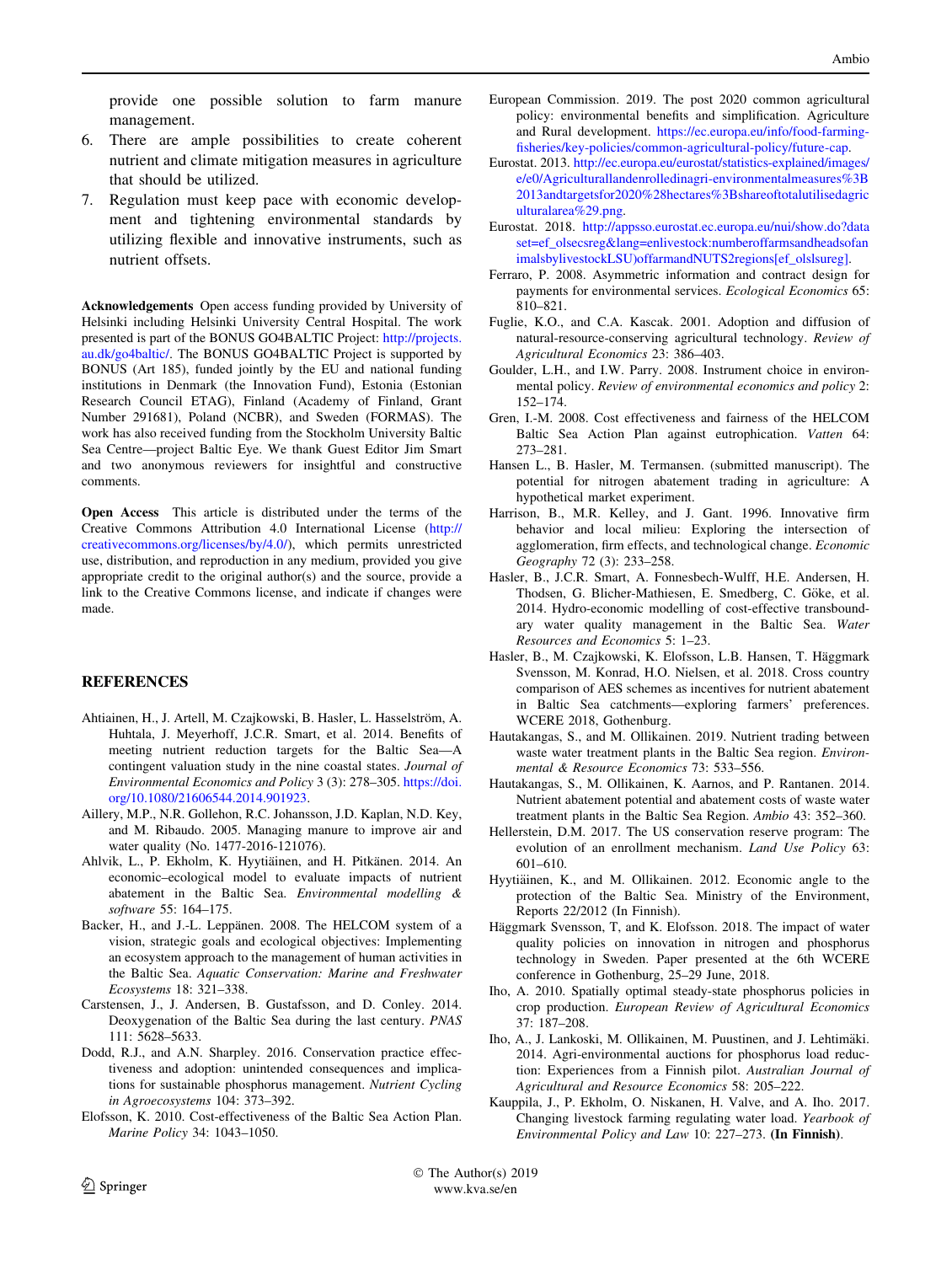- <span id="page-10-0"></span>Kleinman, P.J., A.N. Sharpley, R.W. McDowell, D.N. Flaten, A.R. Buda, L. Tao, L. Bergstrom, and Q. Zhu. 2011. Managing agricultural phosphorus for water quality protection: Principles for progress. Plant and Soil 349: 169–182.
- Konrad, M., H.Ø. Nielsen, A.B. Pedersen, and K. Elofsson. 2019. Drivers of farmers' investments in nutrient abatement technologies in five Baltic Sea countries. Ecological Economics 59: 91–100.
- Kosenius, A.-K., and M. Ollikainen. 2019. Drivers of participation in gypsum treatment of fields as an innovation for water protection. Ecological Economics 157: 382–393.
- Lankoski, J., and M. Ollikainen. 2013. Counterfactual approach to assessing agri-environmental policy: The case of the Finnish water protection policy. Review of Agricultural and Environmental Economics 94: 165–193.
- Latacz-Lohmann, U., and C. van der Hamsvoort. 1997. Auctioning conservation contracts: A theoretical analysis and an application. American Journal of Agricultural Economics 79: 407–418.
- Lynne, 1995. Modifying the neo-classical approach to technology adoption with behavioral science models. Journal of Agricultural and Applied Economics 27: 67–80.
- Lötjönen, S., and M. Ollikainen. 2017. Does crop rotation with legumes provide an efficient means to reduce nutrient loads and GHG emissions? Agricultural, Food and Environmental Studies 98: 283–312.
- Nainggolan, D., B. Hasler, H.E. Andersen, S. Gyldenkærne, and M. Termansen. 2018. Water quality management and climate change mitigation: Cost-effectiveness of joint implementation in the Baltic Sea region. Ecological Economics 144: 12–26.
- Niskanen, O., A. Iho, and L. Kalliovirta. 2018. Scenario for structural development of livestock production around the Baltic Sea. Submitted manuscript.
- Ollikainen, M., and J. Honkatukia. 2001. Towards efficient pollution control in the Baltic Sea. An anatomy of current failure with suggestions. Ambio 30: 245–253.
- Pannell, D.J., G.R. Marshall, N. Barr, A. Curtis, F. Vanclay, and R. Wilkinson. 2016. Understanding and promoting adoption of conservation practices by rural landholders. Australian Journal of Experimental Agriculture 46: 1407–1424.
- Requate, T. 2005. Dynamic incentives by environmental policy instruments—A survey. Ecological Economics 54: 175–195.
- Reusch, T.B.H., J. Dierking, H.C. Andersson, E. Bonsdorff, J. Carstensen, M. Casini, M. Czajkowski, B. Hasler, et al. 2018. The Baltic Sea as a time machine for the future coastal ocean. Science Advances 4: eaar8195.
- Romstad E., M. Boman, and H. Lindhjem. 2012. Low cost approaches for managing biological diversity in northern forests: The applicability of procurement auctions. Report 2012:6. Expert Group for Environmental Studies, Swedish Ministry of Finance.
- Schroeder, L., S. Chaplin, and J. Isselstein. 2015. What influences farmers' acceptance of agri- environment schemes? Landbauforschung 65: 15–28. <https://doi.org/10.3220/lbf1440149868000>.
- Stirm, J.W., and N.R. St-Pierre. 2003. Identification and characterization of location decision factors for relocating dairy farms. Journal of Dairy Science 86: 3473–3487.
- Schnitkey, G.D., and M.J. Mirada. 1993. The impact of pollution controls on livestock-crop producers. Journal of Agricultural and Resource Economics 18: 25–36.
- Sharpley, A., P. Kleinman, C. Baffaut, D. Beegle, C. Bolster, A. Collick, Z. Easton, J. Lory, et al. 2017. Evaluation of phosphorus site assessment tools: Lessons from the USA. Journal of Environmental Quality 46: 1250–1256.
- Shortle, J. 2017. Policy nook: Economic incentives for water quality protection. Water Economics and Policy 3: 1771004.
- Shortle, J.S., and J.W. Dunn. 1986. The relative efficiency of agricultural source water pollution control policies. American Journal of Agricultural Economics 68: 668–677.
- Shortle, J., and R.D. Horan. 2017. Nutrient pollution: A wicked challenge for economic instruments. Water Economics and Policy 3: 1650033.
- Sidemo-Holm, W., H. Smith, and M. Brady. 2018. Improving agricultural pollution abatement through results-based payment schemes. Land Use Policy 77: 209-219.
- Smith, D.R., M. Stephensen, K.W. King, H.P. Jarvie, R. Haney, and M.R. Williams. 2017. A possible trade-off between clean air and clean water. Journal of Soil and Water Conservation 72: 75A– 79A.
- Tybirk, K., S. Luostarinen, L. Hamelin, L. Rodhe, S. Haneklaus, H.D. Poulsen, and A.L.S. Jensen. 2013. Sustainable manure management in the Baltic Sea Region.
- Winsten, J.R., and M. Hunter. 2011. Using pay-for-performance conservation to address the challenges of the next farm bill. Journal of Soil and Water Conservation 66 (4): 111A–117A. [https://doi.org/10.2489/jswc.66.4.111A.](https://doi.org/10.2489/jswc.66.4.111A)
- Winter, S., and X. May. 2001. Motivation for compliance with environmental regulations. Journal of Policy Analysis and Management 20: 675–698.
- Xepapadeas, A. 2011. The economics of non-point-source pollution. Annual Review of Resource Economics 3: 355–373.
- Yeboah, F., F. Lupi, and M. Kaplowitz. 2015. Agricultural landowners' willingness to participate in a filter strip program for watershed protection. Land Use Policy 49: 75-85.
- Zimmermann, A., and W. Britz. 2016. European farms' participation in agri-environmental measures. Land Use Policy 50: 214–228.

Publisher's Note Springer Nature remains neutral with regard to jurisdictional claims in published maps and institutional affiliations.

## AUTHOR BIOGRAPHIES

Markku Ollikainen  $(\boxtimes)$  is a professor of Environmental and Resource Economics at the Department of Economics and Management, University of Helsinki. His research covers environmental policy issues relating to water and climate policies and biodiversity conservation.

Address: Department of Economics and Management, University of Helsinki, P.O. Box 27, 00014 Helsinki, Finland.

e-mail: markku.ollikainen@helsinki.fi

Berit Hasler is senior researcher in environmental economics and head of the Environmental Social Science Unit at the Department of Environmental Science, Aarhus University. She is coordinating the BONUS GO4BALTIC project, and her research interest is on design of environmental policies and instruments, integrated modeling, and cost-effectiveness.

Address: Department of Environmental Science, Aarhus University, Frederiksborgvej 399, 4000 Roskilde, Denmark.

e-mail: bh@envs.au.dk

Katarina Elofsson is an associate professor at the Department of Economics, Swedish University of Agricultural Sciences, Sweden. Her research interests include Water Quality Management and Policy, Biodiversity and Invasive Species Management, Wildlife Management, and Climate Policy.

Address: Department of Economics, Swedish University of Agricultural Sciences, Box 7013, 750 07 Uppsala, Sweden. e-mail: katarina.elofsson@slu.se